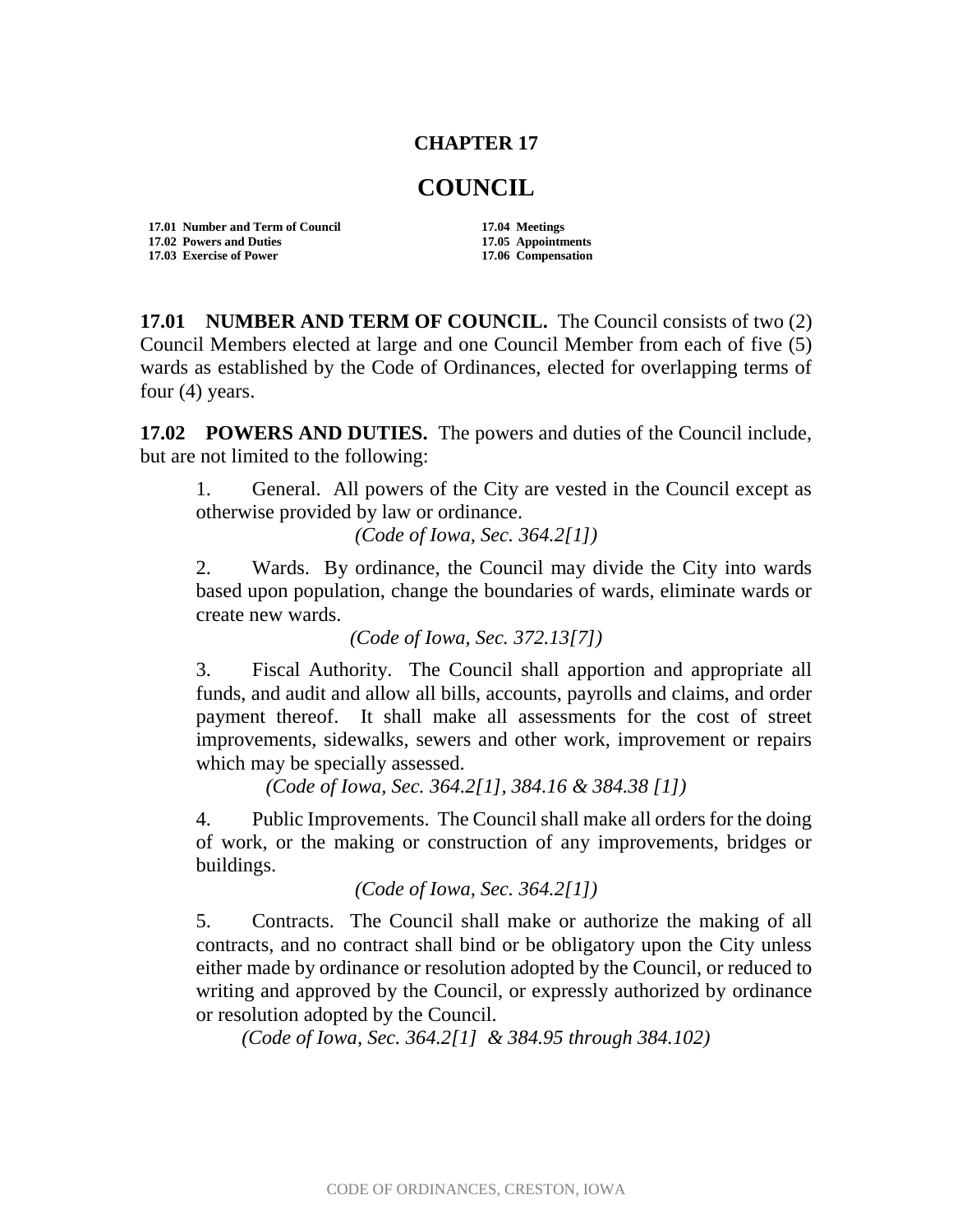6. Employees. The Council shall authorize, by resolution, the number, duties, term of office and compensation of employees or officers not otherwise provided for by State law or the Code of Ordinances.

*(Code of Iowa, Sec. 372.13[4])*

7. Records. The Council shall require the Clerk to maintain records of its proceedings.

*(Code of Iowa, Sec. 372.13[3])*

8. Setting Compensation for Elected Officers. By ordinance, the Council shall prescribe the compensation of the Mayor, Council members, and other elected City officers, but a change in the compensation of the Mayor does not become effective during the term in which the change is adopted, and the Council shall not adopt such an ordinance changing the compensation of any elected officer during the months of November and December in the year of a regular City election. A change in the compensation of Council members becomes effective for all Council members at the beginning of the term of the Council members elected at the election next following the change in compensation.

*(Code of Iowa, Sec. 372.13[8])*

**17.03 EXERCISE OF POWER.** The Council shall exercise a power only by the passage of a motion, a resolution, an amendment, or an ordinance in the following manner:

*(Code of Iowa, Sec. 364.3[1])*

1. Action by Council. Passage of an ordinance, amendment or resolution requires a majority vote of all of the members of the Council. Passage of a motion requires a majority vote of a quorum of the Council. A resolution must be passed to spend public funds in excess of one hundred thousand dollars (\$100,000.00) on a public improvement project, or to accept public improvements and facilities upon their completion. Each Council member's vote on a measure must be recorded. A measure which fails to receive sufficient votes for passage shall be considered defeated.

*(Ord. 07-104 – Dec. 07 Supp.)*

*(Code of Iowa, Sec. 380.4)*

2. Overriding Mayor's Veto. Within thirty (30) days after the Mayor's veto, the Council may repass the ordinance or resolution by a vote of not less than two-thirds of the Council members, and the ordinance or resolution becomes effective upon repassage and publication.

*(Code of Iowa, Sec. 380.6[2])*

3. Measures Become Effective. Measures passed by the Council, other than motions, become effective in one of the following ways: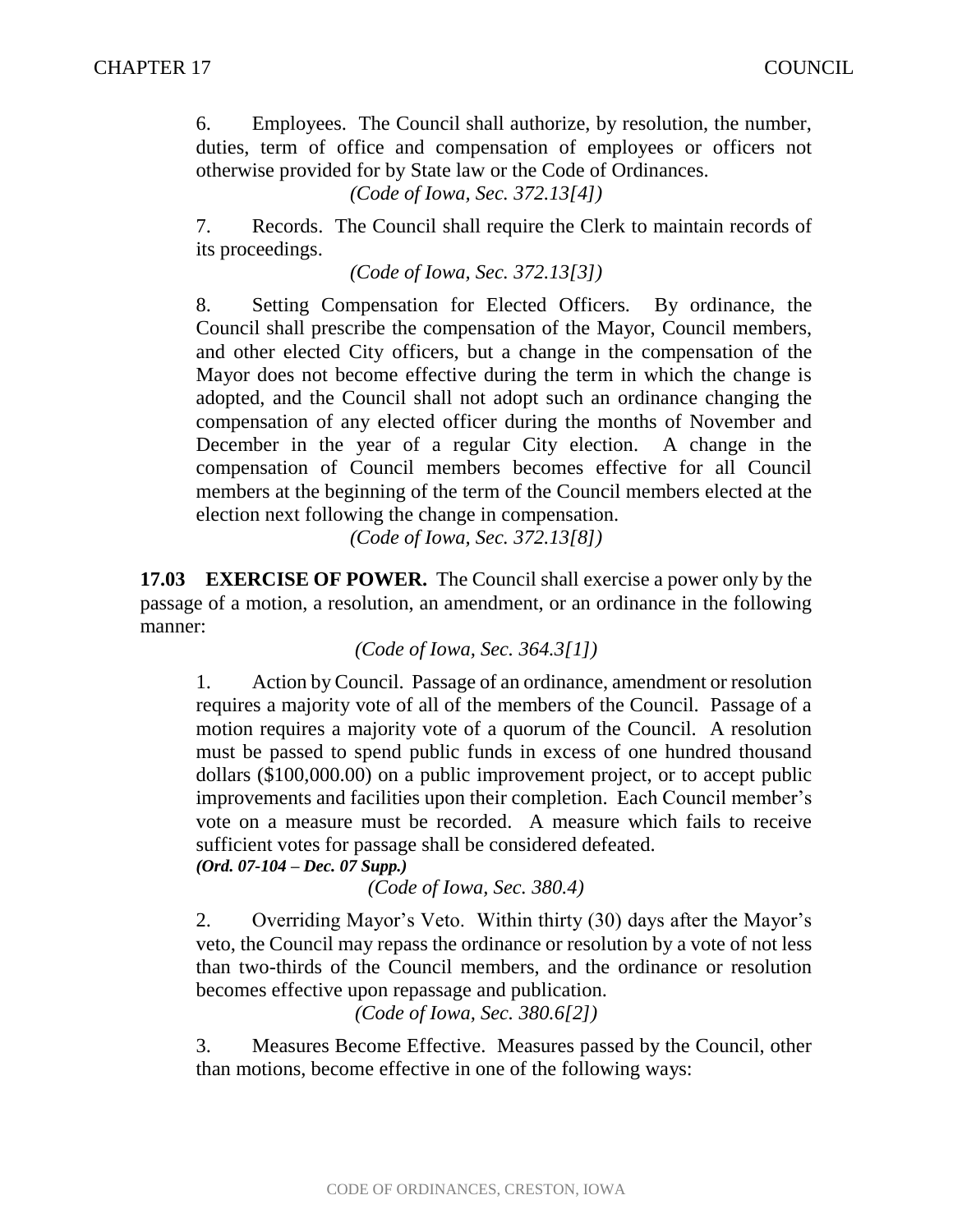A. If the Mayor signs the measure, a resolution becomes effective immediately upon signing and an ordinance or amendment becomes a law when published, unless a subsequent effective date is provided within the measure.

*(Code of Iowa, Sec. 380.6[1])*

B. If the Mayor vetoes a measure and the Council repasses the measure after the Mayor's veto, a resolution becomes effective immediately upon repassage, and an ordinance or amendment becomes a law when published, unless a subsequent effective date is provided within the measure.

*(Code of Iowa, Sec. 380.6[2])*

C. If the Mayor takes no action on the measure a resolution becomes effective fourteen (14) days after the date of passage and an ordinance or amendment becomes law when published, but not sooner than fourteen (14) days after the day of passage, unless a subsequent effective date is provided within the measure.

*(Code of Iowa, Sec. 380.6[3])*

**17.04 MEETINGS.** Procedures for giving notice of meetings of the Council and other provisions regarding the conduct of Council meetings are contained in Section 5.06 of this Code of Ordinances. Additional particulars relating to Council meetings are the following:

1. Regular Meetings. The time and place of the regular meetings of the Council shall be fixed by resolution of the Council.

2. Special Meetings. Special meetings shall be held upon call of the Mayor or upon the written request of a majority of the members of the Council submitted to the Clerk. Notice of a special meeting shall specify the date, time, place and subject of the meeting and such notice shall be given personally or left at the usual place of residence of each member of the Council. A record of the service of notice shall be maintained by the Clerk. *(Code of Iowa, Sec. 372.13[5])*

3. Quorum. A majority of all Council members is a quorum. *(Code of Iowa, Sec. 372.13[1])*

4. Rules of Procedure. The Council shall determine the rules of its own proceedings by resolution and the Clerk shall keep such rules on file for public inspection.

*(Code of Iowa, Sec. 372.13[5])*

5. Compelling Attendance. Any three (3) members of the Council can compel the attendance of the absent members at any regular, adjourned or